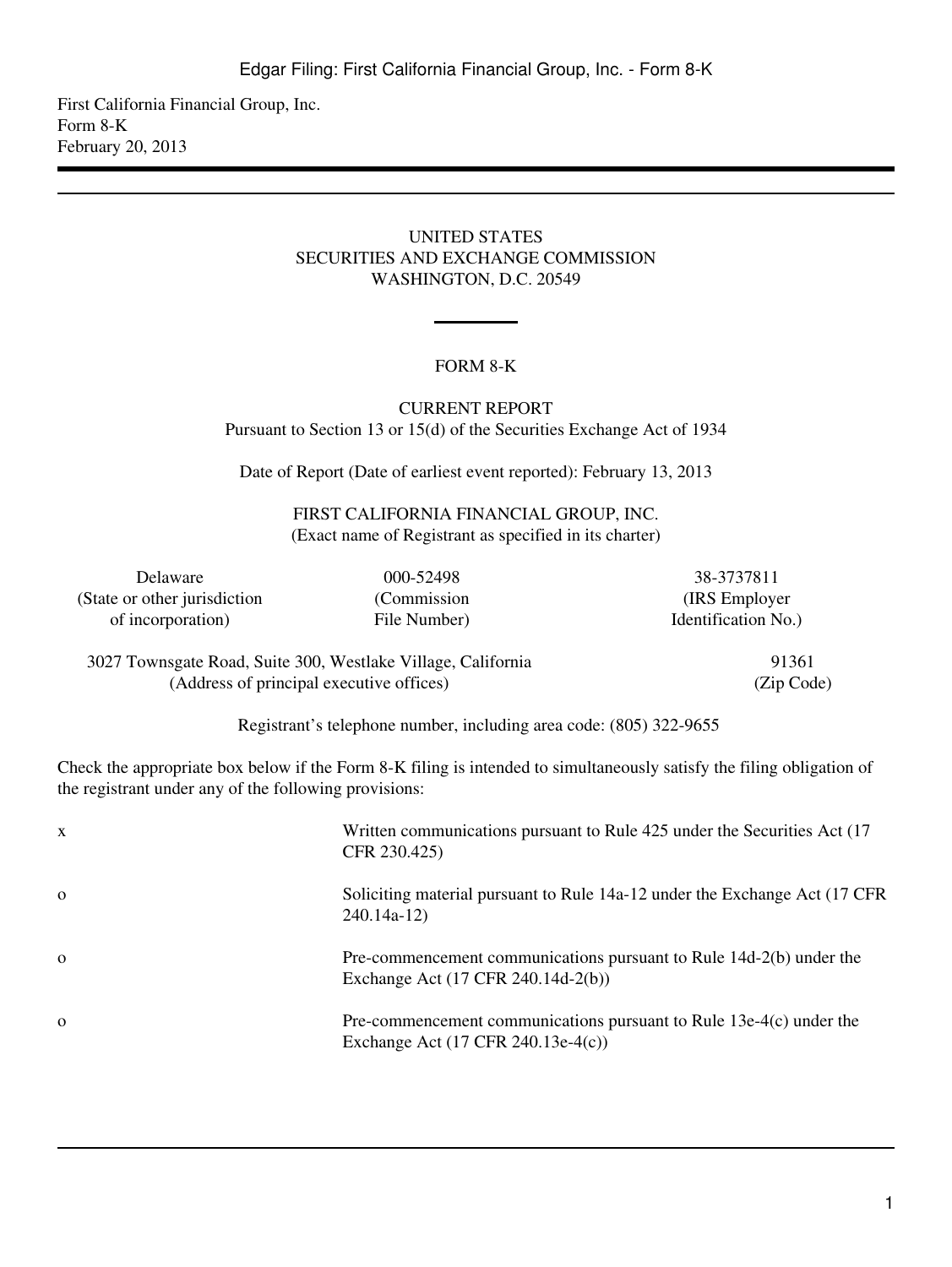# Item 2.05 Costs Associated with Exit or Disposal Activities

On February 13, 2013, the Board of Directors of First California Financial Group, Inc. (the "Company") and the Board of Directors of the Company's wholly owned subsidiary, First California Bank (the "Bank"), committed to a plan to wind down the Electronic Payment Services division (the "EPS division") of the Bank. The Company determined that operating the EPS division was no longer consistent with the Company's strategic plan. The Company previously announced on November 6, 2012 that the Company and PacWest Bancorp ("PacWest") entered into an Agreement and Plan of Merger pursuant to which the Company would merge with and into PacWest, with PacWest as the surviving corporation (the "Merger"). As previously disclosed in the amended Registration Statement on Form S-4 of PacWest (File No. 333-185356), PacWest concluded that the EPS division was not suited to PacWest's commercial banking business model and PacWest would proceed to exit the EPS division upon the completion of the Merger.

As part of the wind down of the EPS division, the Bank will terminate its membership in card processing networks and will no longer issue payment cards. The Bank intends to maintain sufficient operations and staffing within the EPS division to conduct the wind down in an orderly manner. The Company has targeted December 31, 2013 for substantial completion of its wind down of the EPS division.

In connection with the wind down of the EPS division, the Company currently estimates that it will incur total costs of approximately \$2.4 million, of which (i) approximately \$633,000 relates to retention costs, (ii) approximately \$453,000 relates to severance and employee termination benefits, (iii) approximately \$522,000 relates to contract termination costs, and (iv) approximately \$780,000 relates to other associated costs. In connection with the Company's plan to discontinue the EPS division, the Company evaluated various intangible assets related to the EPS division and determined on February 13, 2013 that an impairment charge of \$4.8 million will be recognized for the year ended December 31, 2012. The Company estimates approximately \$1.7 million of the total costs will result in future cash expenditures.

### Item 2.06 Material Impairments

The disclosure under Item 2.05 of this Current Report on Form 8-K is incorporated herein by reference.

### Forward-Looking Statements

This Current Report on Form 8-K may contain forward-looking statements, which can be identified by the use of words such as "believes," "expects," "anticipates," "estimates" or similar expressions. Such forward-looking statements and all other statements that are not historic facts are subject to risks and uncertainties which could cause actual results to differ materially from those currently anticipated due to a number of factors. These factors include, but are not limited to, general economic conditions, changes in the interest rate environment, legislative or regulatory changes that may adversely affect our business, changes in accounting policies and practices, changes in competition and demand for financial services, adverse changes in the securities markets, changes in deposit flows and changes in the quality or composition of the Company's loan or investment portfolios. Additionally, other risks and uncertainties may be described in the Company's Annual Report on Form 10-K, its Quarterly Reports on Form 10-Q or its other reports as filed with the Securities and Exchange Commission (the "SEC"), which are available through the Securities and Exchange Commission's website at www.sec.gov. Should one or more of these risks materialize, actual results may vary from those anticipated, estimated or projected. Readers are cautioned not to place undue reliance on these forward-looking statements, which speak only as of the date of this Form 8-K. The Company assumes no obligation to update any forward-looking statements.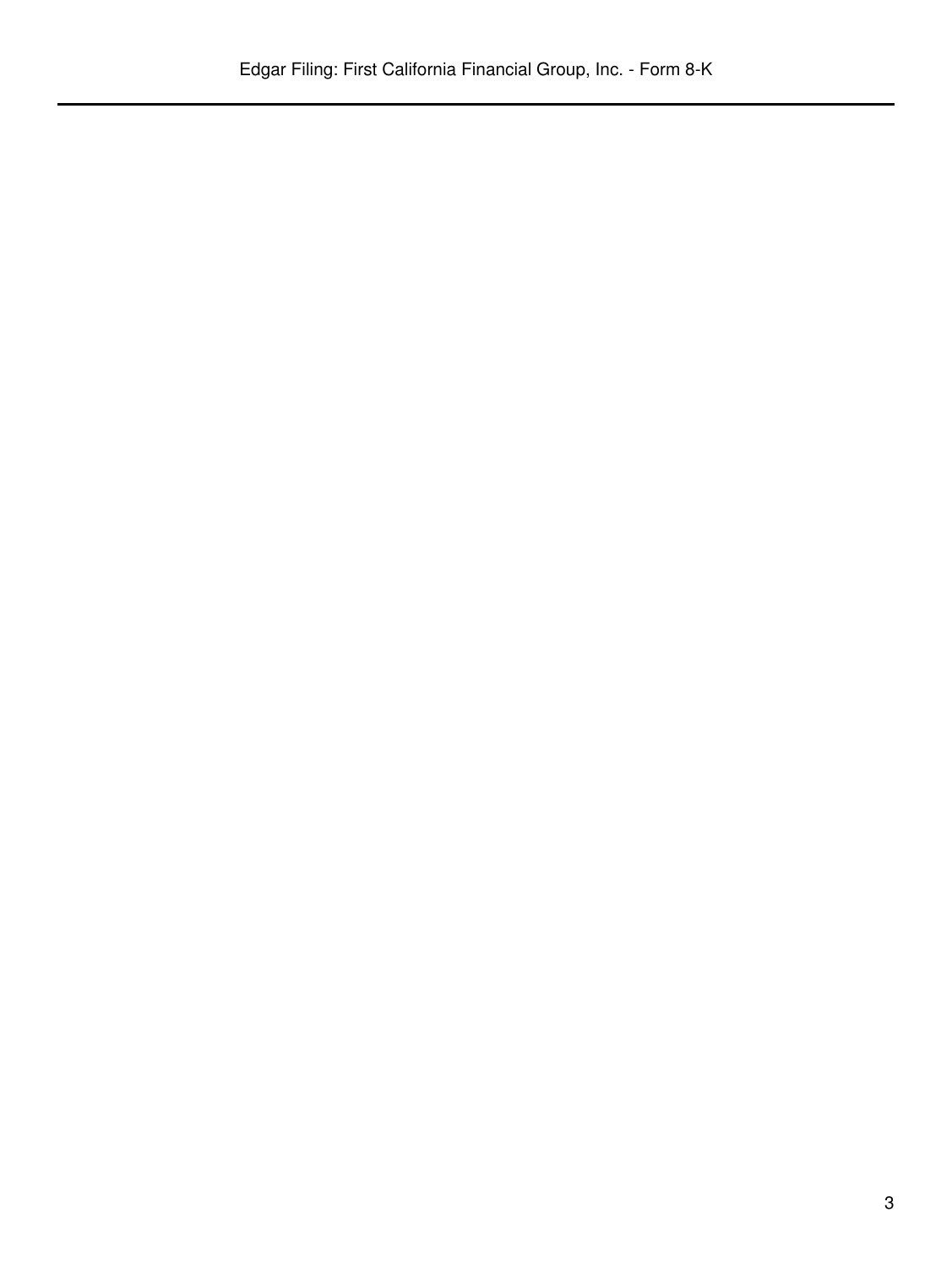Additional Information About the Proposed Transaction and Where to Find It

This press release does not constitute an offer to sell or the solicitation of an offer to buy any securities or a solicitation of any vote or approval. In connection with the proposed transaction, PacWest filed with the SEC a Registration Statement on Form S-4 that includes a joint proxy statement of the Company and PacWest, and that also constitutes a prospectus of PacWest. The Company and PacWest also plan to file other documents with the SEC with respect to the proposed transaction. INVESTORS ARE URGED TO READ THE JOINT PROXY STATEMENT/PROSPECTUS (INCLUDING ALL AMENDMENTS AND SUPPLEMENTS THERETO) AND OTHER RELEVANT DOCUMENTS FILED WITH THE SEC IF AND WHEN THEY BECOME AVAILABLE BECAUSE THEY CONTAIN IMPORTANT INFORMATION ABOUT THE PROPOSED TRANSACTION.

Investors may obtain free copies of the registration statement, the joint proxy statement/prospectus and other relevant documents filed by the Company and PacWest with the SEC (if and when they become available) through the website maintained by the SEC at www.sec.gov. Copies of the documents filed by the Company with the SEC are available free of charge on the Company's website at www.fcalgroup.com, and copies of the documents filed by PacWest with the SEC are also available free of charge on PacWest's website at www.pacwestbancorp.com.

The Company, PacWest and their respective directors and executive officers may be deemed to be participants in the solicitation of proxies from the Company's and PacWest's stockholders in respect of the proposed transaction. Information regarding the Company's directors and executive officers can be found in the Company's definitive proxy statement filed with the SEC on April 4, 2012. Information regarding PacWest's directors and executive officers can be found in PacWest's definitive proxy statement filed with the SEC on April 6, 2012. Additional information regarding the interests of such potential participants is included in the joint proxy statement/prospectus and other relevant documents filed with the SEC in connection with the proposed transaction if and when they become available. These documents are available free of charge on the SEC's website and from the Company or PacWest, as applicable, using the sources indicated above.